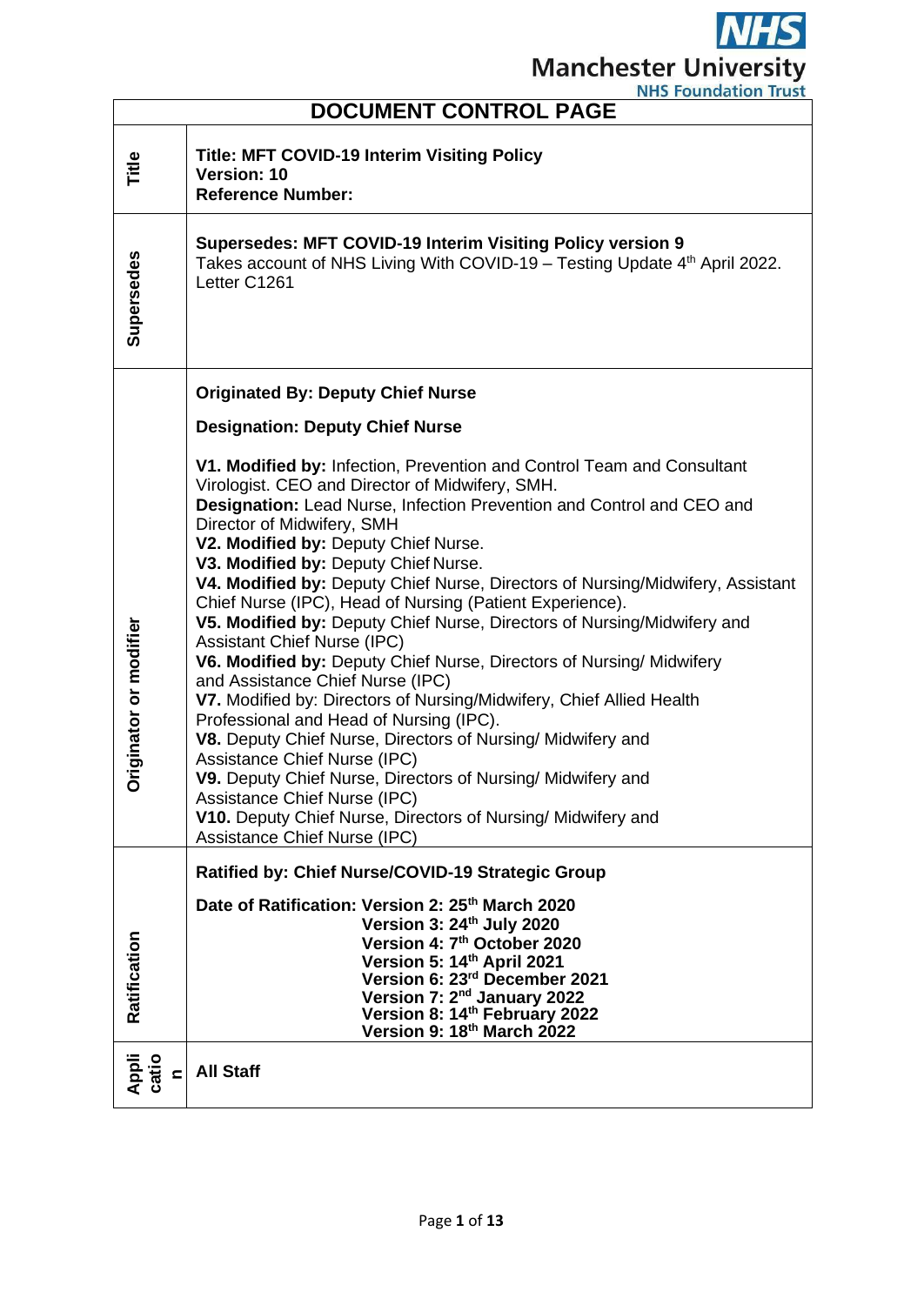

|                                               | 113 - 1941 1940 1911 - 11 93                                                                                                                                                                                                             |
|-----------------------------------------------|------------------------------------------------------------------------------------------------------------------------------------------------------------------------------------------------------------------------------------------|
| <b>Issue Date: Version 1: 17th March 2020</b> |                                                                                                                                                                                                                                          |
| Version 2: 25th March 2020                    |                                                                                                                                                                                                                                          |
| Version 3: 24th July 2020                     |                                                                                                                                                                                                                                          |
| Version 4: 14 <sup>th</sup> October 2020      |                                                                                                                                                                                                                                          |
| Version 5: 15th April 2021                    |                                                                                                                                                                                                                                          |
| Version 6: 23rd December 2021                 |                                                                                                                                                                                                                                          |
|                                               |                                                                                                                                                                                                                                          |
|                                               |                                                                                                                                                                                                                                          |
| Version 9: 18th March 2022                    |                                                                                                                                                                                                                                          |
|                                               |                                                                                                                                                                                                                                          |
|                                               |                                                                                                                                                                                                                                          |
|                                               |                                                                                                                                                                                                                                          |
|                                               |                                                                                                                                                                                                                                          |
|                                               |                                                                                                                                                                                                                                          |
|                                               | Version 7: 2 <sup>nd</sup> January 2022<br>Version 8: 14th February 2022<br>Version 10: 6 <sup>th</sup> April 2022<br><b>Circulated by: Deputy Chief Nurse</b><br><b>Dissemination and Implementation:</b><br><b>Refer to section 14</b> |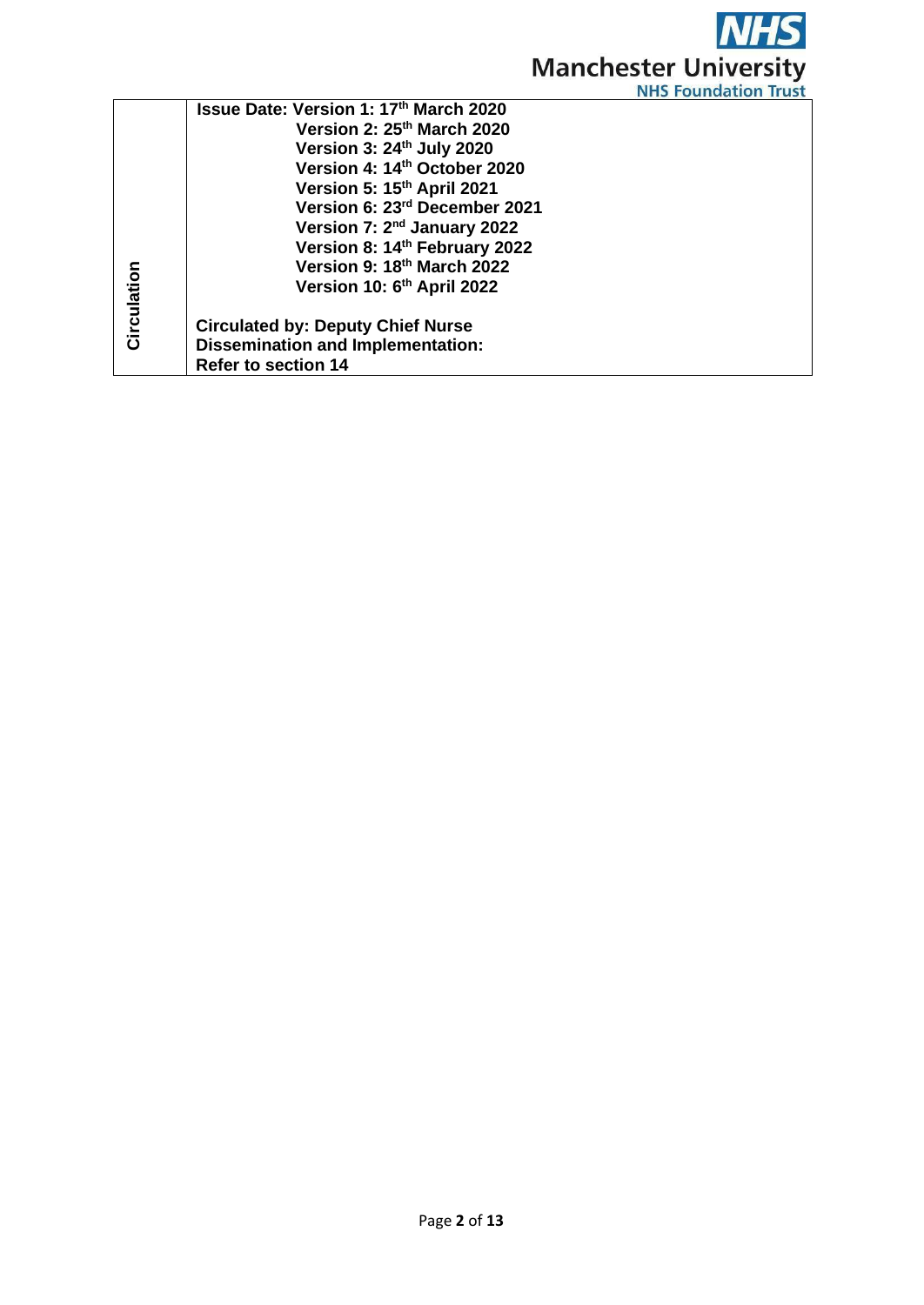

|        | Review Date: 31 <sup>st</sup> May 2022 or sooner as required Responsibility of:<br>Deputy Chief Nurse and Assistant Chief Nurse (IPC)                                                                                                                                                                                              |                                    |  |
|--------|------------------------------------------------------------------------------------------------------------------------------------------------------------------------------------------------------------------------------------------------------------------------------------------------------------------------------------|------------------------------------|--|
| Review |                                                                                                                                                                                                                                                                                                                                    |                                    |  |
|        | Date placed on the Intranet: Version 2:<br>25th March 2020, Version 3: 24th July<br>2020, Version 4: 14th October 2020,<br>Version 5: 15th April 2021, Version 6: 23rd<br>December 2021, V7: 2 <sup>nd</sup> January 2022,<br>Version 8: 14 <sup>th</sup> February 2022, Version 9:<br>18th March 2022, Version 10: 5th April 2022 | EqIA Registration Number: 366 2019 |  |
|        |                                                                                                                                                                                                                                                                                                                                    |                                    |  |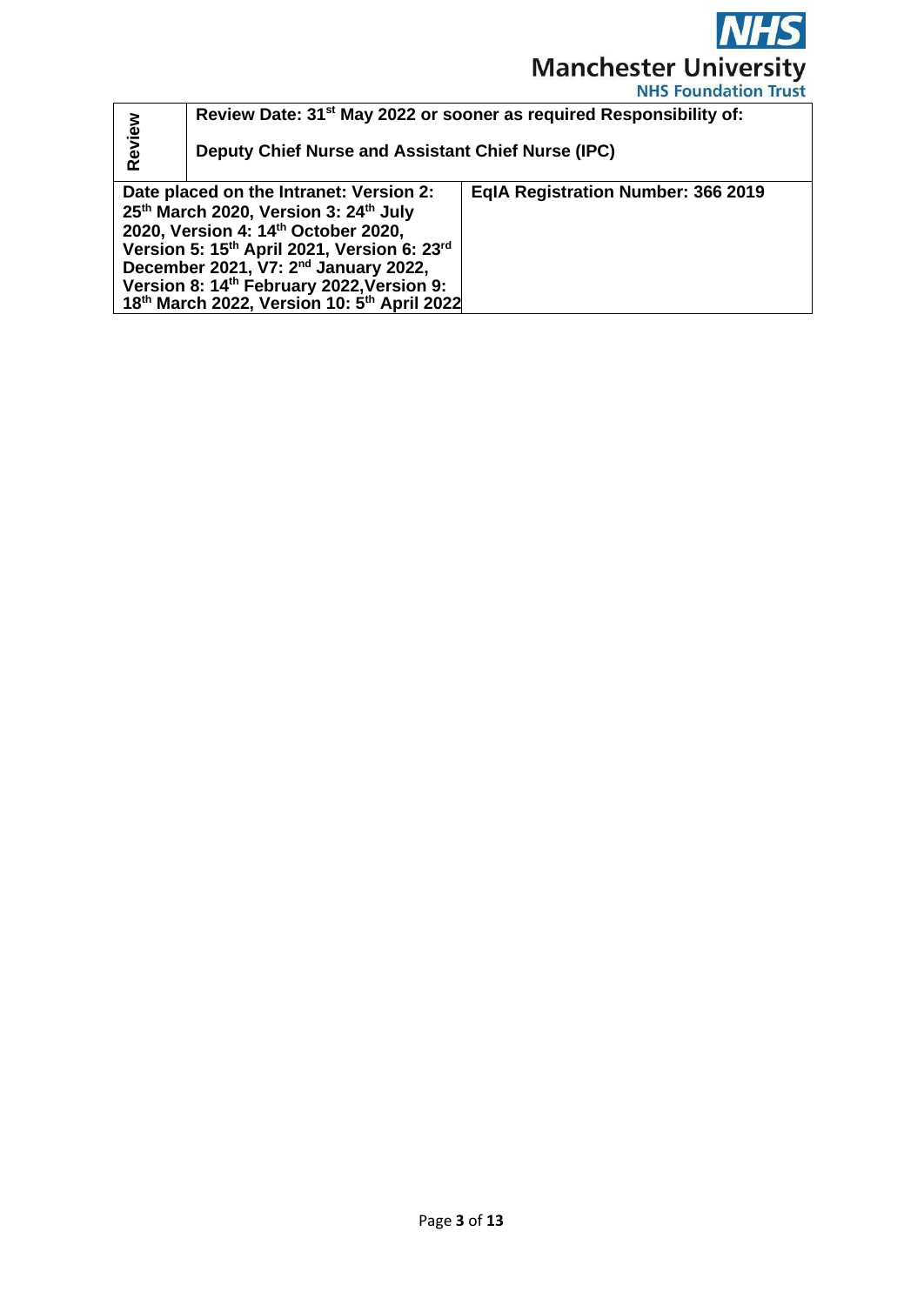

### **1. Introduction**

- 1.1 The Novel Coronavirus (COVID-19) outbreak which began in December 2019 has presented a significant world-wide challenge.
- 1.2 On 30th January 2020, the WHO declared the outbreak of COVID-19 a "Public Health Emergency of International Concern" (PHEIC).
- 1.3 On 23rd March 2020 the UK Prime Minister announced that people must stay at home and away from others in order to reduce the spread of Coronavirus. In light of a reduced prevalence of Coronavirus in the UK, on 23<sup>rd</sup> June 2020 the Prime Minister announced an easing of previous measures, however, the need for compliance with social distancing guidelines and other risk mitigation measures to keep COVID-19 under control continues.
- 1.4 On 27th July 2020, the UK Government published the "*Government's approach to managing local coronavirus outbreaks"*, setting out a framework to contain local outbreaks.

## **2. Context**

- 2.1 The Trust's response to the impact of COVID-19 continues to be managed through Emergency Preparedness, Resilience and Response structures and processes. Command and control structures and processes enable the Trust to respond to the impact of the COVID-19 pandemic and to support the recovery of services. This policy has been developed within the context of these structures and processes.
- 2.2 This policy is set in the context of the following national and regional documents and guidance:
	- NHS Infection prevention and control recommendations<sup>1</sup>
	- MFT Emergency Planning Policy<sup>2</sup>
	- Visiting healthcare inpatient settings during the COVID-19 pandemic: principles<sup>3</sup>, which superseded previous NHS Visitor **Guidance**
	- Visiting healthcare inpatient settings while COVID-19 is in general circulation: principles V4<sup>4</sup>
	- UK Government Coronavirus guidance and support<sup>5</sup>
	- NHS supporting pregnant women using maternity services duringthe coronavirus pandemic: Actions for NHS providers<sup>6</sup>
	- National quidance for the recovery of elective surgery in children<sup>7</sup>
- 2.3 Visiting restrictions will differ depending upon the level of risk associated with the patient's pathway as set out by NHS guidance. It may be necessary to temporarily increase restrictions in clinical areas that experience COVID-19

<sup>1</sup> https://www.gov.uk/government/publications/wuhan -novel-coronavirus-infection-prevention-and-control <sup>2</sup> <http://staffnet/Policies/Emergency%20Planning/ON1-2538-27-11-2019-11-26-50.pdf>

<sup>3</sup> [https://www.england.nhs.uk/coronavirus/wp-content/uploads/sites/52/2020/03/C1112-visiting-healthcare-inpatient-settings-](https://www.england.nhs.uk/coronavirus/wp-content/uploads/sites/52/2020/03/C1112-visiting-healthcare-inpatient-settings-during-the-covid-19-pandemic-v2.pdf)

[during-the-covid-](https://www.england.nhs.uk/coronavirus/wp-content/uploads/sites/52/2020/03/C1112-visiting-healthcare-inpatient-settings-during-the-covid-19-pandemic-v2.pdf) [19-pandemic-v2.pdf](https://www.england.nhs.uk/coronavirus/wp-content/uploads/sites/52/2020/03/C1112-visiting-healthcare-inpatient-settings-during-the-covid-19-pandemic-v2.pdf)

<sup>&</sup>lt;sup>4</sup> Visiting healthcare inpatient settings while COVID-19 is in general circulation: principles V4

<sup>5</sup> <https://www.gov.uk/coronavirus>

<sup>6</sup> [https://www.england.nhs.uk/coronavirus/wp-content/uploads/sites/52/2020/12/C0961-Supporting-pregnant-women-using](https://www.england.nhs.uk/coronavirus/wp-content/uploads/sites/52/2020/12/C0961-Supporting-pregnant-women-using-maternity-services-during-the-coronavirus-pandemic-actions-for-NHS-provi.pdf)[maternity-services-](https://www.england.nhs.uk/coronavirus/wp-content/uploads/sites/52/2020/12/C0961-Supporting-pregnant-women-using-maternity-services-during-the-coronavirus-pandemic-actions-for-NHS-provi.pdf) [during-the-coronavirus-pandemic-actions-for-NHS-provi.pdf](https://www.england.nhs.uk/coronavirus/wp-content/uploads/sites/52/2020/12/C0961-Supporting-pregnant-women-using-maternity-services-during-the-coronavirus-pandemic-actions-for-NHS-provi.pdf)

<sup>7</sup> <https://www.rcpch.ac.uk/resources/national-guidance-recovery-elective-surgery-children>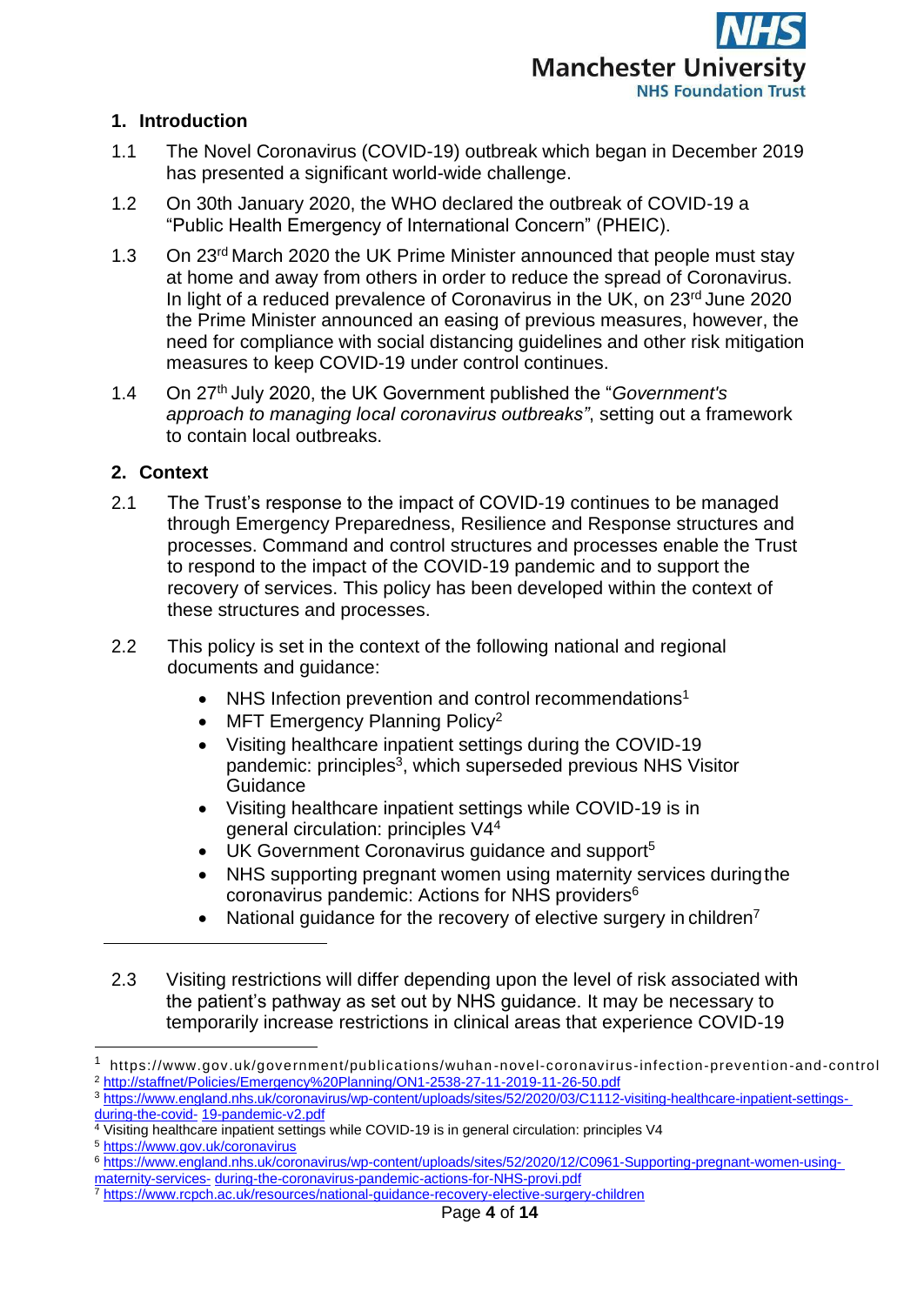

# **Manchester University**

**NHS Foundation Trust** 

outbreaks or where patients have specific vulnerabilities to infection. It should be noted that the NHS guidance uses red to indicate a high risk pathway, but the Trust uses blue to indicate a high risk pathway.

#### **3. Aims of the Policy**

- 3.1 The aims of this policy are to:
	- Protect patients and staff by reducing the risk of transmission of infections.
	- Safely welcome visitors whilst providing clarity to staff and visitors regarding reduction of visiting within Trust premises during the COVID-19 pandemic.
	- Recognise exceptional circumstances and provide a framework for visiting that supports the provision of compassionate care.
	- Respond to changing national and local restrictions as COVID-19 cases increase and decrease within the community.

#### **4. Principles of the policy**

- 4.1 The principles of this policy are:
	- Maintaining contact with friends and family during a hospital admission is important to a patient's experience and where visiting restrictions prevent contact in person, alternative arrangements should be agreed as part of the patient's plan of care.
	- **One or two visitors** will be permitted if the risk assessment indicates that this can be achieved safely and the patient wishes to receive a visitor.
	- Visitors must have **no symptoms or known recent COVID-19 contact/exposure**.
	- Visitors whohave had COVID-19 infection, **must have completed isolation as per national guidance.**
	- All visitors to Trust premises are required to abide by the Trust *Protocol for the use of face masks 8* .
	- Visitors are required to comply with safety measures, including wearing a surgical face mask, distancing, handwashing and donning the appropriate PPE as identified by the clinical staff responsible for the patient's care.
	- Where specific needs have been identified, the number of visitors permitted and the length of time they may stay will be influenced by the assessed level of risk and the capacity of the environment to enable appropriate distancing measures.
	- On-going risk assessment is fundamental to effective decision making in relation to individual visiting arrangements and wider changes to Trust policy.
	- Visitor information will be displayed at the entrances of the wards/departments to reinforce good infection prevention and control (IPC) practices

<sup>8</sup> <https://intranet.mft.nhs.uk/content/important-information-about-covid-19-coronavirus>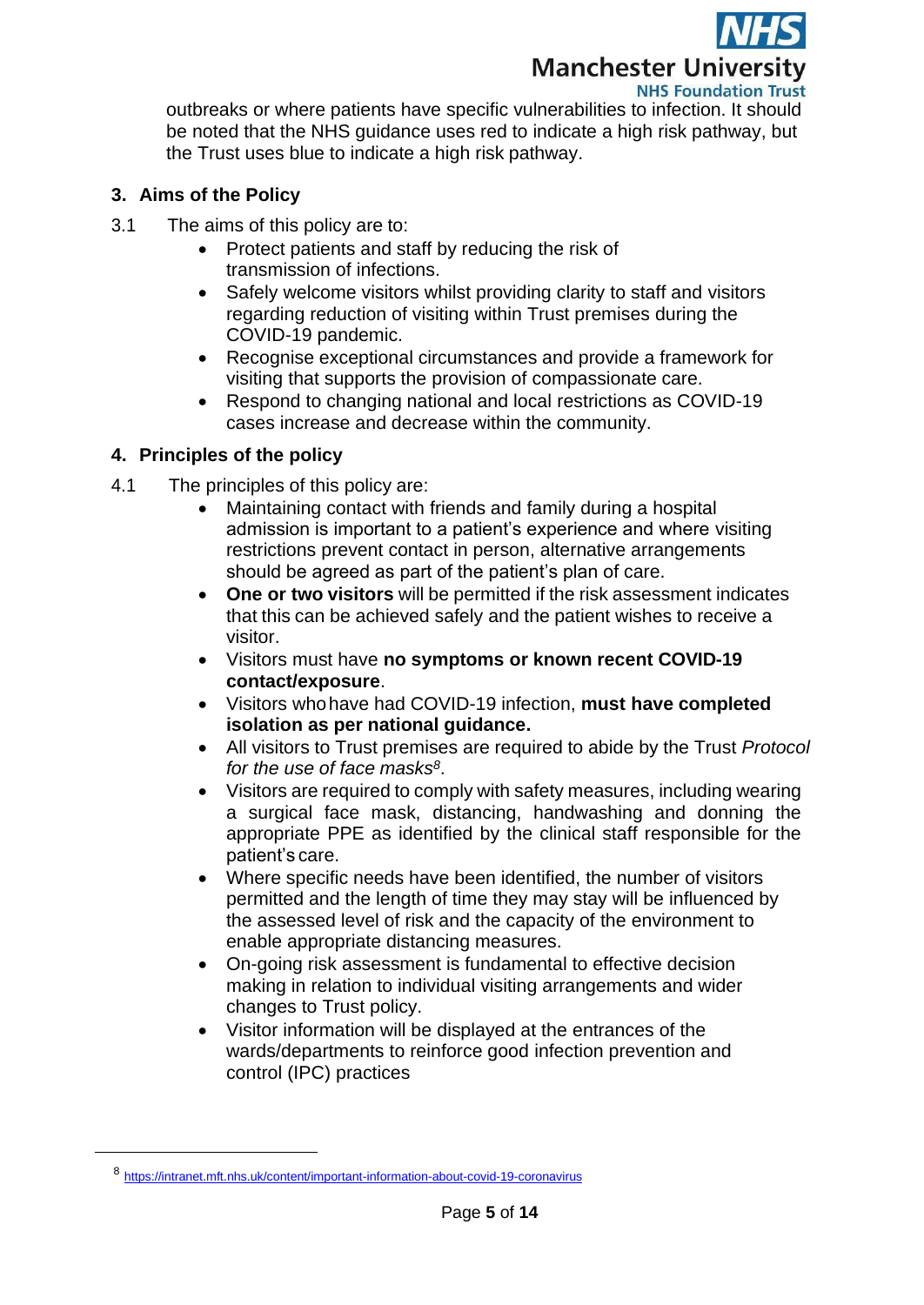

### **5. Scope**

5.1 This policy is applicable to all hospitals and inpatient areas within the MFT Group including Manchester/Trafford Local Care Organisation inpatientareas.

### **6. Definitions and key terms**

- 6.1 Coronaviruses are a family of viruses common across the world in animals and humans; certain types cause illnesses in people. For example, some coronaviruses cause the common cold; others cause diseases which are much more severe such as Middle East Respiratory Syndrome (MERS) and Severe Acute Respiratory Syndrome (SARS), both of which often lead to pneumonia. COVID-19 is the illness seen in people infected with a new strain of coronavirus not previously seen in humans<sup>9</sup>.
- 6.2 Patients with specific needs include: patients receiving end of life care, patients whose condition is assessed by clinical staff as significantly deteriorating, patients with cognitive impairment/learning disability/autism, women in labour, children/neonates, patients receiving treatment in critical care settings and patients with visual/auditory impairment who require support to communicate effectively.
- 6.3 Essential visitors are individuals who support patients with specific care and communication needs, such as interpreters and carers (including young carers). Such visitors should be considered to be part of the care team and are not included in the number of visitors that a patient is permitted to have. Essential visitors will, however, be considered in the total number of people who can safely be accommodated within a specific area at any one time.
- 6.4 Birth partners are persons nominated by a woman to accompany her during labour and birth. They are not necessarily life partners, but may be other supportive persons such as relatives, friends or doulas.
- 6.5 For the purpose of this policy children are defined as 0 to 16 years of age.

### **7. Duties and Responsibilities**

- 7.1 **The Trust** must respond to the COVID-19 pandemic in line with Emergency Planning, Resilience and Response processes and must comply with national requirements. The Trust will recognise the value of visiting and implement appropriate restrictions on visiting Trust premises in order to protect patients and staff.
- 7.2 **Hospital/MCS/LCO Chief Executives and Directors of Nursing/Midwifery/LCO Chief Nurse** are responsible for the dissemination, implementation and monitoring of this policy in their areas and amongst their staff. This includes establishing local booking systems to manage visiting arrangements.

### 7.3 **Heads of Nursing/ Lead Nurses/Matrons/Departmental Managers/ Team**

<sup>9</sup> [https://assets.publishing.service.gov.uk/government/uploads/system/uploads/attachment\\_data/file/869827/Coronavirus\\_action](https://assets.publishing.service.gov.uk/government/uploads/system/uploads/attachment_data/file/869827/Coronavirus_action) plan - a guide to what you can expect across the UK.pdf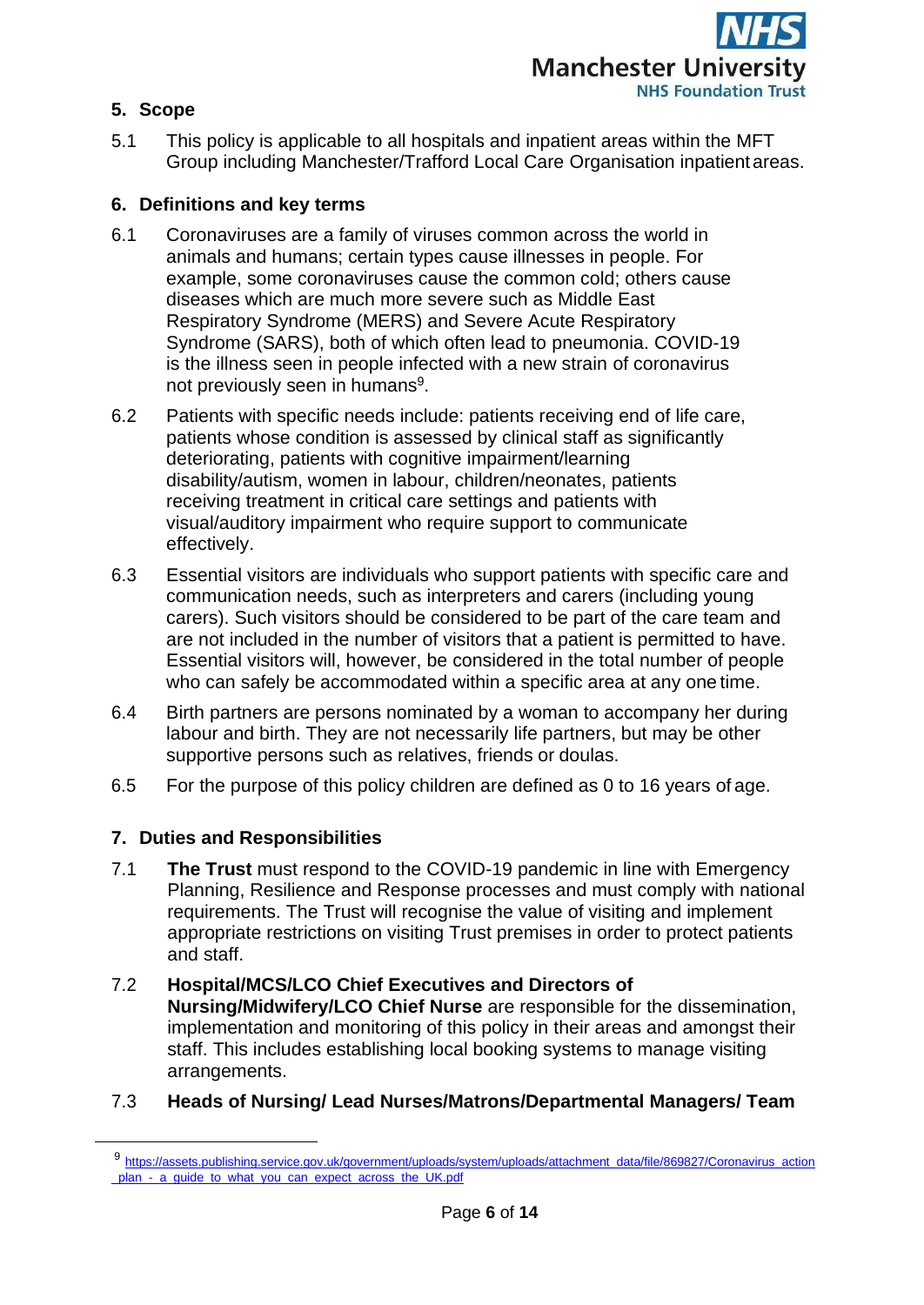

#### **NHS Foundation Trust**

**and Ward Managers** will ensure the implementation of this policy into their services. They must ensure that all staff are aware of the policy and support staff to comply with the policy. They must ensure that clinical areas are regularly risk assessed to determine the relevant patient pathways undertaken within the areas for which they are responsible and that exceptions to visiting restrictions are recognised, individual risk assessments are undertaken and appropriate visiting plans are put into place. They should ensure that facilities and processes are in place to support virtual visiting where possible to facilitate communication with patients' loved ones. All clinical areas will display posters and other forms of information, advising patients and those who do need to visit Trust premises of the restrictions and local arrangements.

- 7.4 **Group Director of Estates and Facilities** must ensure that Sodexo staff and contractors working on the Trust's sites comply with this policy. Security staff must be briefed on the content and application of this policy and have access to a route of escalation for advice.
- 7.5 **All Staff** must comply with the policy. On arrival, patients and their families/carers must be made aware of the Trust's COVID-19 Visiting Policy by the clinical staff responsible for their care. Visitors must be advised on the correct handwashing technique, distancing requirements and wearing of appropriate PPE and may be asked to leave Trust premises if they refuse to comply.
- 7.6 If an adult who is bringing a child/young person for care and/or treatment is asked to leave Trust premises for refusing to comply with this policy the relevant safeguarding children team must be contacted to provide support. If staff suspect that an adult who refuses to comply with this policy does not have mental capacity to make an informed decision regarding the implications of not receiving their care and/or treatment, the relevant safeguarding adult team must be contacted to provide support.
- 7.7 **Patients and Visitors** must be asked to follow this policy. Visitors who refuse to comply with the policy may be asked to leave Trust premises. Any such discussions must be managed with sensitivity and compassion.

#### **8. Detail of Procedural Document**

#### **8.1 Risk Assessment**

- 8.1.1 The risk associated with permitting visitors to access different locations across the Trust's premises must be regularly assessed and monitored, as set out in the Roles and Responsibilities section of this policy. The following factors should be considered when assessing risk:
	- Patient pathway: consider the level of risk as per point 2.3 of this policy
	- Environment: consider available space to maintain social distancing for visitors, access to hand hygiene and the flow of patients and visitors through the clinical area.
	- Local and national restrictions and rates of COVID-19 infection.
	- Outbreaks of COVID-19 infection: a clinical area in which an outbreak has occurred must be treated as a high-risk area until the outbreak is closed.
	- If a hospital experiences several outbreaks, a decision may be taken by the Director of Nursing to treat the whole hospital as high risk.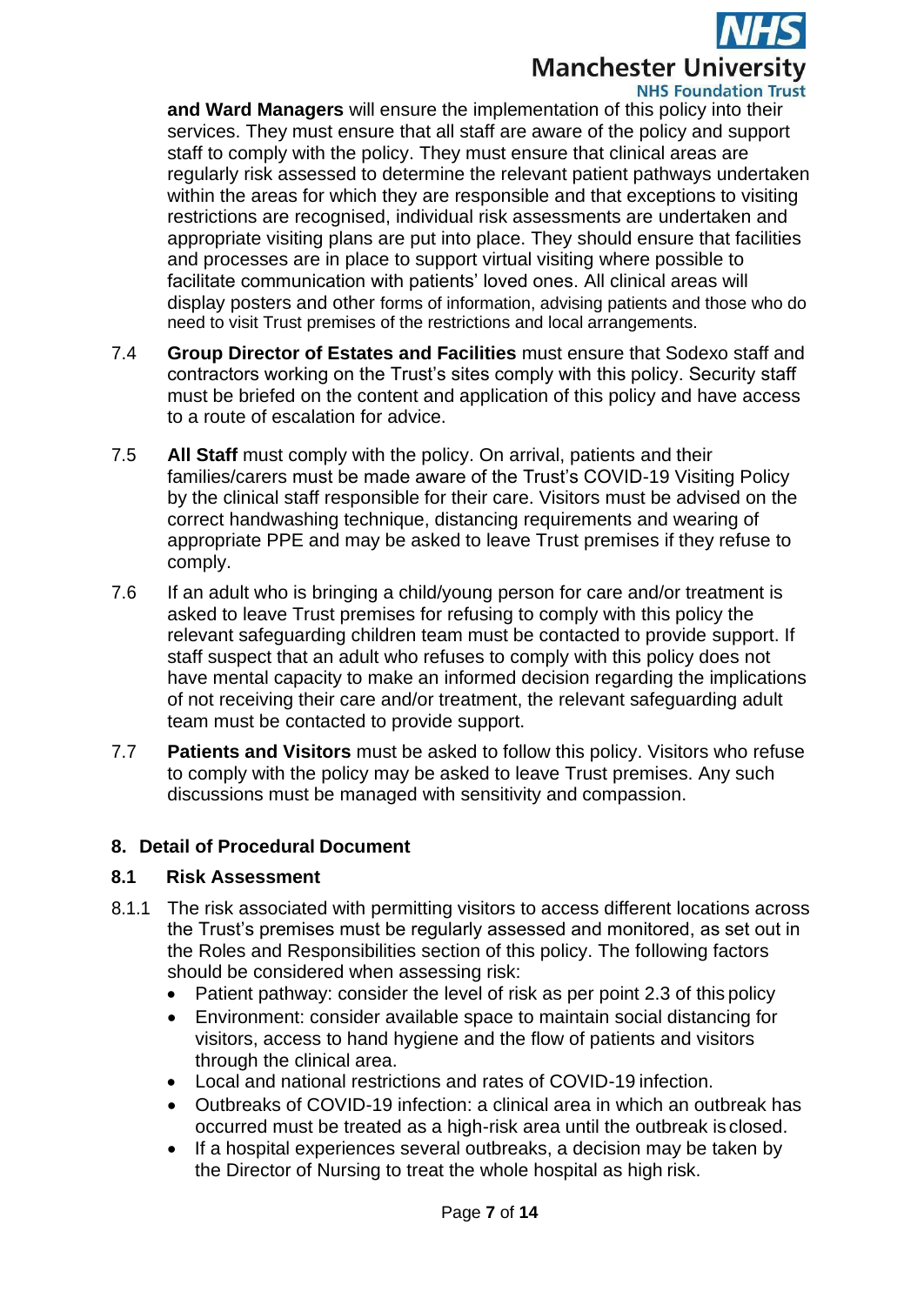

8.1.2 Visiting restrictions will be determined in accordance with the identified level of risk and categorised as low, medium and high.

### **8.2 Adult Emergency Departments**

Patients may be accompanied by one person when attending the Emergency Department where they require additional support during their time spent in the department. To aid with social distancing, patients in the emergency department who do not require additional support may be requested to attend on their own. Whilst in the department a fluid resistant surgical mask should be worn and movement should be restricted.

#### **8.3 Inpatient adult wards**

Visiting is restricted in all adult clinical areas in order to prevent the transmission of Coronavirus. The level of restriction will vary according to the assessed level of risk.

#### **8.2.1 Low risk beds**

- If it can be safely accommodated within the environment (i.e. social distancing can be maintained), adult patients are permitted **one or two visitors** at any one time . If the patient has a specific need (as defined in point 6.2 of this policy), refer to section 9 of this policy.
- The **Visitor(s)** must be triaged by nursing/clinical staff to confirm that they have no symptoms or known recent COVID-19 contact/exposure.
- Visitors who have had COVID-19 infection must have completed isolation as per national guidance.
- Visitors do not need to undertake a Lateral Flow Test prior to visiting, except in some pre-determined high-risk areas and confirmation gained.
- Visitors are required to wear a surgical mask and may be required to wear additional PPE as appropriate.
- Visiting must comply with local arrangements, which may be set at specific times of the day. In some specific clinical areas, visiting will be by appointment and must be arranged in advance in accordance with the agreed local process.
- Children (aged under 16 years) are not permitted to visit adult areas other than in the exceptional circumstances set out in point 9.3 of this policy.

### **8.2.2 Medium and high risk beds**

- Visiting must be limited to **one or two visitors**, at a locally agreed time. If the patient has a specific need (as defined in point 6.2 of this policy), refer to section 9 of this policy.
- Children (aged under 16 years) are not permitted to visit adult areasother than in the exceptional circumstances set out in point 9.3 of thispolicy.

#### **8.4 Children's wards**

#### **8.3.1 Low risk beds**

- **Two parents/named family members** may visit, of **which one** may be resident with the child. Resident parents/named family members must comply with specified safety measures at all times.
- Siblings who live in the same household may visit at a pre-arranged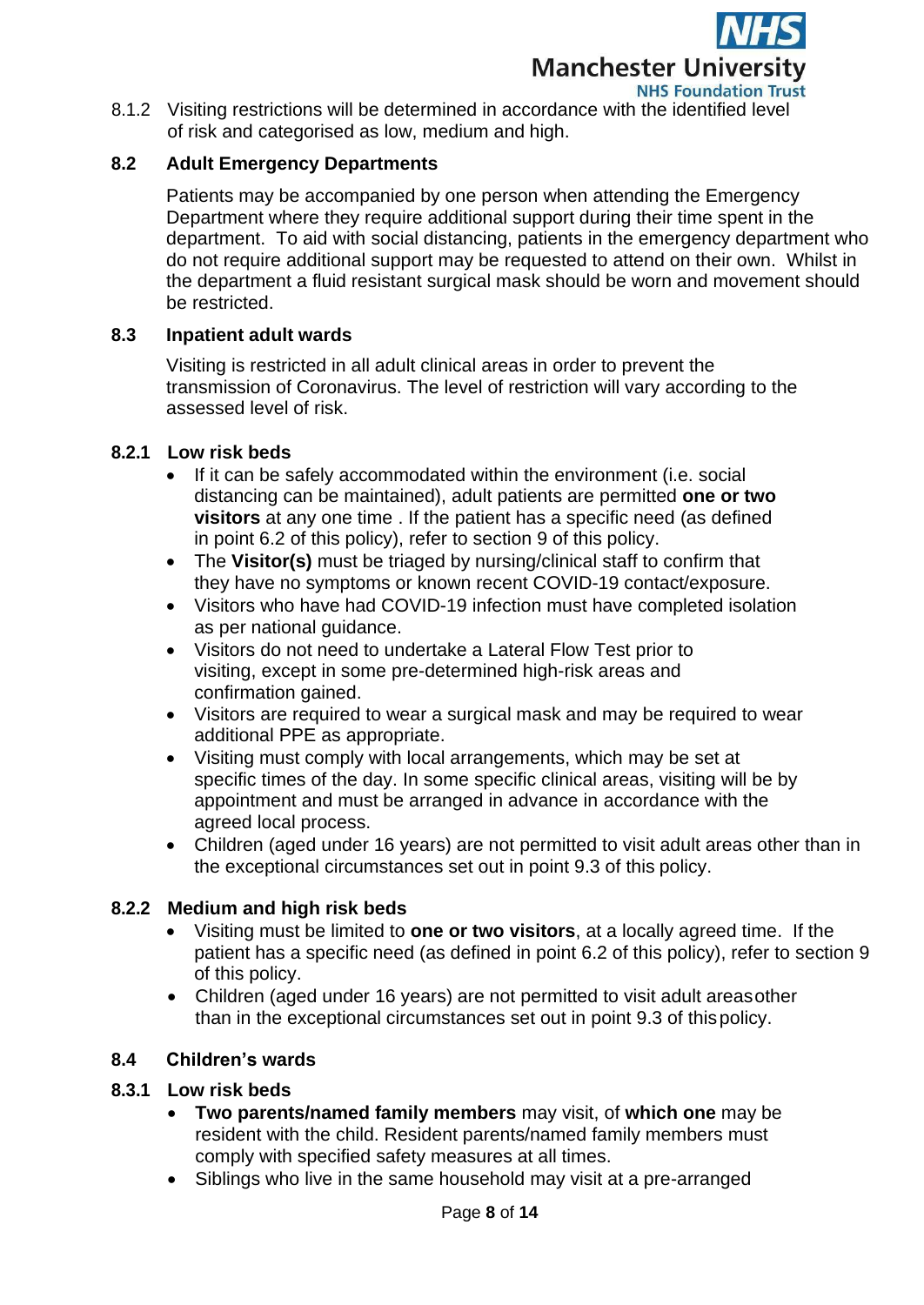**Manchester University NHS Foundation Trust** 

time for a defined time period, if it is assessed that this can be safely accommodated.

- The needs of children with a learning disability and/or autism must be assessed on the day of admission and daily thereafter and an individual visiting plan must be established to meet their needs.
- Visiting times are not restricted for identified parents/family members.
- Visitors do not need to undertake a Lateral Flow Test prior to visiting, except in some pre-determined high risk areas and confirmation gained.
- Visitors are required to wear a surgical mask and may be required to wear additional PPE as appropriate.
- Shared facilities must only be used by one person at a time and must be cleaned after use. Please refer to the RMCH local Standard Operating Procedure for further detail.

## **8.3.2 Medium and high risk beds**

- **One parent/named family member** may be resident with the child. Resident parents must comply with safety measures at all times.
- Resident parents can swap places to be resident with their child at any time.
- Siblings are not permitted to visit at any time.
- If the risk is assessed as high, visiting times may be restricted following review.
- Shared facilities must only be used by one person at a time and must be cleaned after use. Please refer to the RMCH local Standard Operating Procedure for further detail.

# **8.5 Neonatal Units**

### **Low, medium and high risk**

- For babies cared for in all areas of the Newborn service, Parents (or a parent and a nominated care giver) are now able to fully access Newborn Services to see their baby(ies).
- For babies cared for in Neonatal Intensive Care areas, both parents mayvisit together for the first 24 hours of admission, after which one parent may stay with their baby.
- Siblings who live in the same household as the baby may visit at a pre-arranged time for a defined period. This can be arranged with the nurse caring for the infant, who will inform the senior nursing staff for confirmation
- Shared facilities must only be used by one person at a time and must be cleaned after use.

### **8.6 Delivery Units/Birth Centre**

### **Low, medium and high risk**

- Two birth partners are permitted for all women in line with individual choice .
- No children are permitted to visit during the intrapartum period .
- Without exception, all birth partners must wear PPE as appropriate in accordance with sections 4 and 11 of this policy.
- Visitors do not need to undertake a Lateral Flow Test prior to visiting, except in some pre-determined cases and confirmation gained.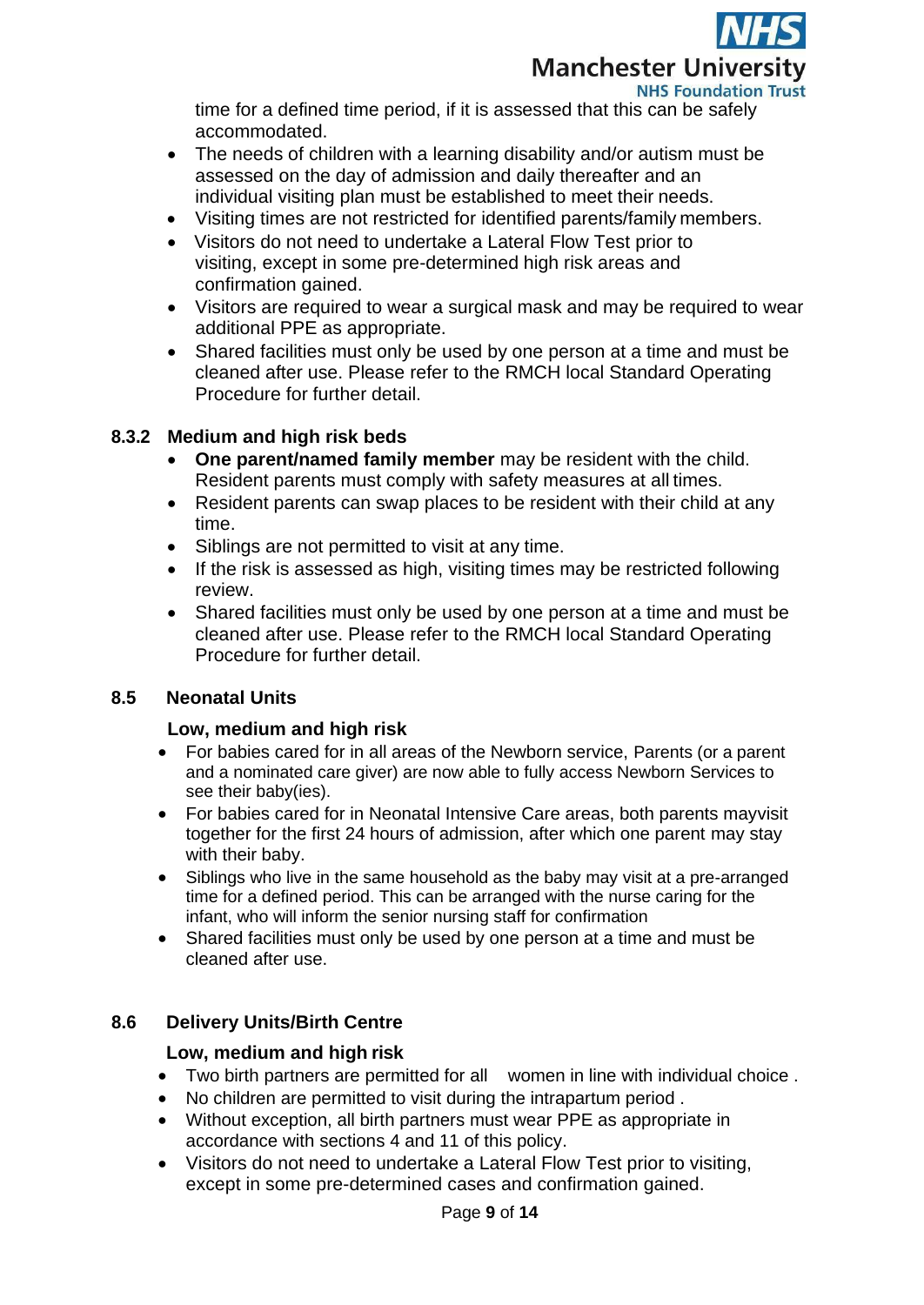

## **8.7 Maternity wards (65, 66, 47, C2 and C3 and ERP AN /PM wards North Manchester)**

#### **8.7.1 Low, medium and high risk**

- **2 visitors** are permitted in accordance with adult visiting arrangements set out in section 8.2 of this policy.
- Without exception, all visitors must wear PPE as appropriate in accordance with sections 4 and 11 of this policy.
- Visitors do not need to undertake a Lateral Flow Test prior to visiting, except in some pre-determined cases and confirmation gained.
- **Siblings** are permitted to visit maternity wards from 17.00-19.00 daily

#### **8.8 Maternity triage – all sites**

- **One person** is permitted to accompany women attending triage areas.
- Without exception, the essential visitor/named birth partner accompanying the woman must wear PPE as appropriate in accordance with sections 4 and 11 of this policy
- Visitors do not need to undertake a Lateral Flow Test prior to visiting, except in some pre-determined cases and confirmation gained.

#### **8.9 Antenatal Assessment Unit/Antenatal Clinics/Maternity Day Care/Emergency Gynaecology Unit (EGU)**

- Women can be accompanied throughout their antenatal care if they wish
- **One person** may accompany a woman to all scans, providing social distancing can be maintained. If the woman's scan results are distressing, staff must provide the opportunity and privacy for the woman and her partner to discuss the results before leaving the clinic.
- Without exception, the person accompanying the woman must wear PPEas appropriate in accordance with sections 4 and 11 of this policy.
- Children / siblings are permitted unless this causes childcare difficulties resulting in the woman finding it difficult to access care.

#### **8.10 All outpatient settings**

- Patients who attend face to face outpatient appointments should attend alone where possible. Patients who wish to be accompanied may bring one person to their appointment.
- Parents/Carers attending with children, should only bring the patient, siblings of the patient are not permitted to attend the appointment unless this causes childcare difficulties resulting in difficulty to access care.Anyone attending an outpatient service must wear a face mask (unless exempt) and must comply with social distancing and appropriate PPE requirements.

#### **9. Patients with specific needs**

9.1 Patients with specific needs are defined in point 6.2 of this policy. Essential visitors who meet a specific, identified care or communication need must not be counted as named visitors.

#### **9.2 Patients receiving end of life care and patients experiencing significant deterioration in their condition**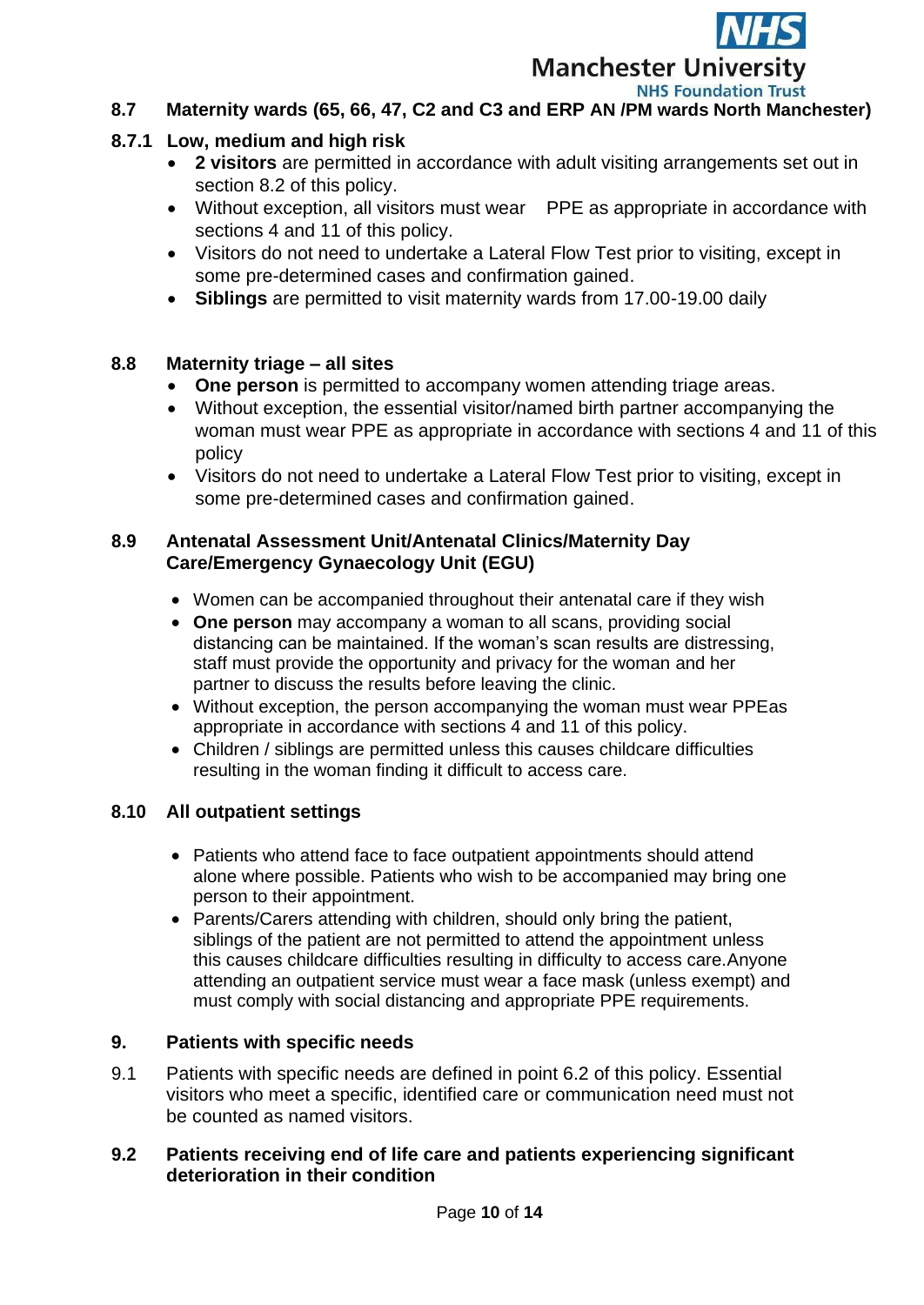

**NHS Foundation Trust** 

- 9.2.1 If a patient is receiving **end of life care or their condition is assessed by the responsible clinician as deteriorating and unlikely to improve in the near future** (including patients with COVID-19), the senior clinician and Ward Manager/Nurse in Charge will assess the individual needs of the patient and family, with the input of the patient (where possible), or the parents if the patient is a child, and agree named visitors.
- 9.2.2 In adult areas, visitors will be permitted, providing distancing and safety measures can be maintained throughout the visit. Visitors should be encouraged to stagger visiting times to minimise footfall in clinical and nonclinical areas and must be discouraged from congregating outside wards. Visitors may be required to wear appropriate PPE if the patient has suspected or confirmed COVID-19.

### **9.3 Children and young people**

9.3.1 Children (aged under 16 years) are **not** permitted to visit adult areas unless the patient is receiving end of life care and it is assessed by the senior clinician and Ward Manager/Nurse in Charge as appropriate for a child to visit accompanied and providing they are supported by a visitor, and a visit can be safely accommodated.

### **9.4 Patients with a learning disability, autism or cognitive impairment**

- 9.4.1 The needs of patients with a learning disability, autism or cognitive impairment must be reviewed on a case-by-case basis by the senior clinician and Ward Manager or Matron on the day of admission and daily thereafter, and one or two named visitors may be identified to visit for extended periods of time.
- 9.4.2 Additionally, a carer with whom the patient is familiar may be identified as an essential visitor to provide additional support to the patient at any time. Carers and visitors may be required to wear appropriate PPE if the patient has suspected or confirmed COVID-19.

### **9.5 Patients who require support to communicate**

- 9.5.1 The care needs of patients with visual or auditory impairment must be reviewed on a case-by-case basis by the senior clinician and Ward Manager or Matron on the day of admission and daily thereafter, and one essential **and**  one visitor may be identified to visit based on the assessed needs of the patient.
- 9.5.2 Patients whose first language is not English must be given access to interpreting services to ensure effective communication throughout their admission and to support good discharge planning.

### **9.6 Patients receiving treatment in critical care settings**

9.6.1 It is important that the need for loved ones to visit patients is balanced with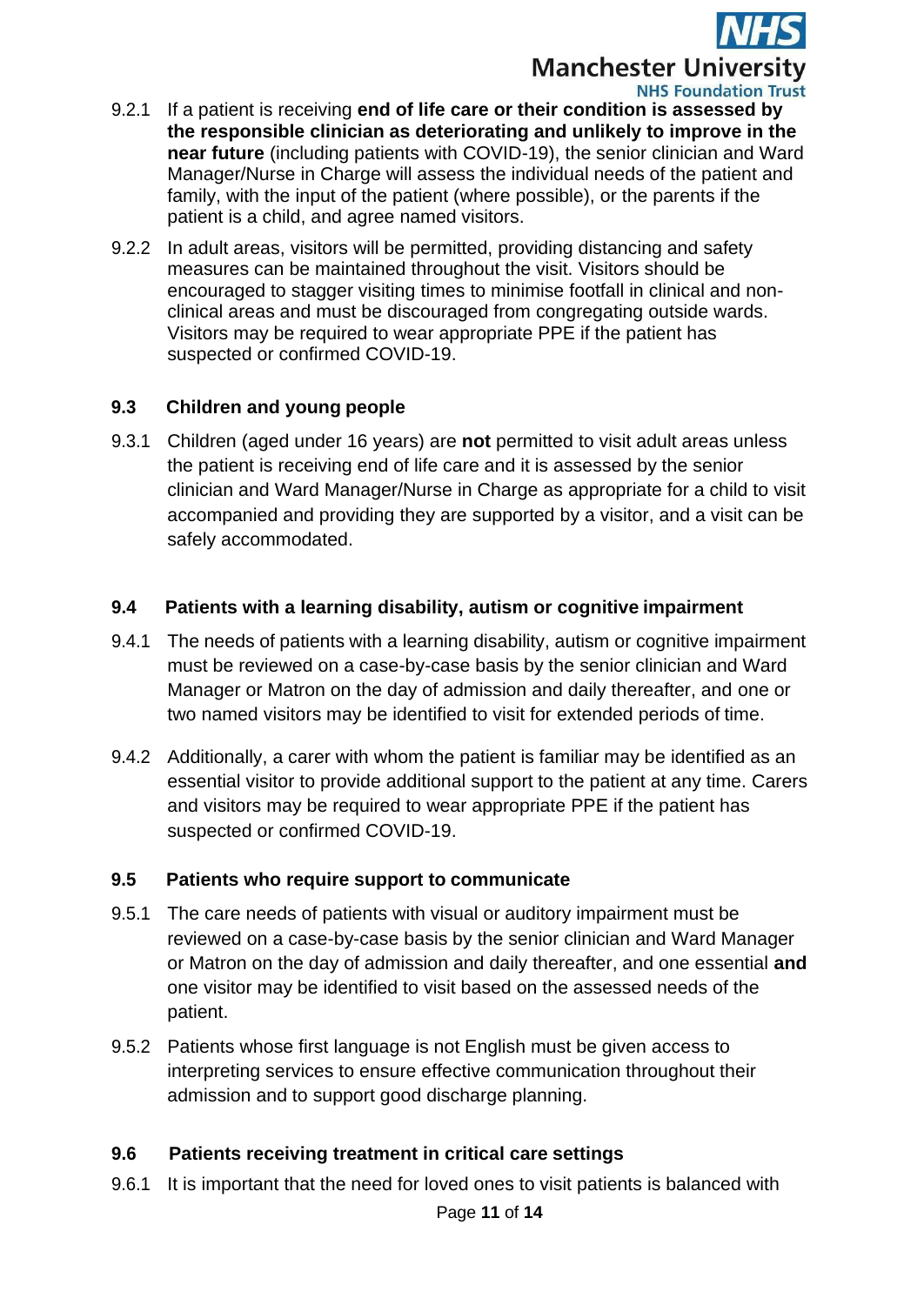

the need to maintain a safe environment. **One or two** visitors may visit a patient receiving treatment in a critical care bed if this can be safely facilitated. Patient receiving End of Life Care or who have experienced significant deterioration in the condition must be considered individually in accordance with section 9.2 of this policy. Visiting must be arranged in advance with the Nurse in Charge. Visitors must be triaged to confirm that they have no current symptoms of COVID-19, have not been in contact with anyone positive or tested positive in the last 10 days.

9.6.2 Children are not permitted to visit critical care areas other than in the exceptional circumstances set out in point 9.3 of this policy.

#### **10. Virtual visiting and family liaison**

- 10.1 In order to support families to maintain contact during the patient's admission, processes must be in place within all inpatient areas to support and encourage patients to access virtual visiting and alternative means of communicating with family and friends, such as FaceTime or WhatsApp. Opportunities for a "virtual visit" should be offered to patients following ward rounds or significant events.
- 10.2 In areas where visiting is restricted, clinical staff must ensure that daily contact is maintained with identified family members, as agreed by the patient or identified through a best interest process. The frequency of contact may be reduced if agreed by the patient and family.

#### **11. Care of patients' visitors**

#### **11.1 Safety measures**

- Staff must provide education on hand hygiene, distancing, wearing of face masks and other PPE where this is indicated, and must ask any visitors who are permitted to access the Trust's premises to comply with infection prevention and control policies. Visitors who refuse to comply with these policies may be asked to leave the Trust's premises.
- Arrangements must be in place to inform visitors if the level of risk changes in a specific area resulting in a change to the visiting arrangements.
- In maternity services, all birth partners will be expected to wear a mask whilst they are in the hospital. Any exemptions are discretionary and must either be agreed prior to the visit or be agreed with the Midwife/Nurse in Charge of the ward. The name of the birth partner who is exempt from wearing a mask should be documented in the patient's notes.
- Birth partners will not be allowed into theatre without a face mask. If a birth partner is exempt from wearing a face mask he/she will not be allowed into theatre as he/she is unable to wear a mask.

### **11.2 Visitor illness**

- 11.2.1 Visitors who meet the criteria to visit must be advised **NOT** to visit any Trust premises if they are unwell, have had contact with a confirmed COVID-19 case or have tested positive for COVID-19 in the last 10 days.
- 11.2.2 All visitors must be asked by clinical staff if they have any symptoms of, recent contact with or exposure to COVID-19. If any of these are present, the visitor must be advised to go home and adhere to current Government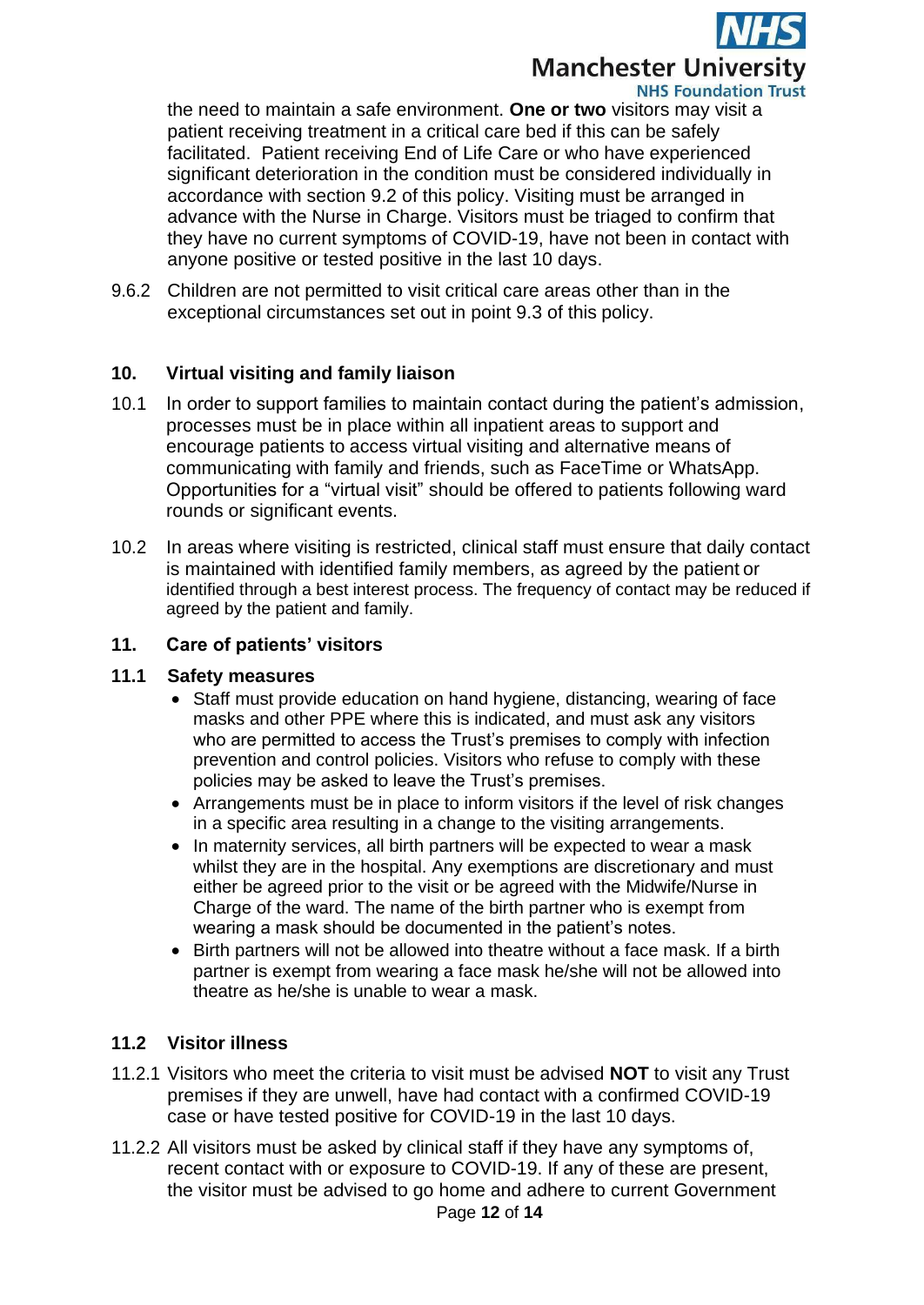

requirements.vaugh

11.2.3 Visitors who have had COVID-19 infection must have completed isolation as per national guidance.

### **11.3 Preventing transmission of Coronavirus**

11.3.1 All visitors must comply with hand hygiene, social distancing, the wearing of surgical face coverings and additional PPE requirements.

### **11.4 Welfare of visitors to inpatients**

11.4.1 In exceptional circumstances, if food outlets are not available, arrangements may need to be made to meet the nutritional and hydration needs of permitted visitors if the visiting period exceeds 4 hours. Religious dietary requirements and times of eating will need to be taken into consideration.

#### **12. Equality Impact Assessment**

- 12.1 The Trust is committed to promoting Equality, Diversity and Human Rights in all areas of its activities.
- 12.2 It is important to address, through consultation, the diverse needs of our community, patients, their carers and our staff. This will be achieved by working to the values and principles set out in the Trust's Equality,Diversity and Human Rights Strategic Framework.
- 12.3 To enable the Trust to meet its legislative duties and regulatory guidance, all new and revised procedural documents, services and functions are to undertake an equalities impact assessment to ensure that everyone has equality of access, opportunity and outcomes regarding the activities.
- 12.4 The Trust undertakes Equality Impact Assessments (EqIA) to ensure that its activities do not discriminate on the grounds of: Religion or belief Age Disability Race Gender Sexual orientation Human Rights Trans Pregnancy and Maternity Socially excluded groups Marriage and civil partnershipHuman rights.
- 12.5 An EqIA has been undertaken and amendments were made to version 3 of this policy to take the findings into account.

### **13. Consultation and ratification**

- 13.1 Consultation includes Directors of Nursing/Midwifery, Assistant Chief Nurse (Infection Prevention and Control), Assistant Chief Nurse (Safeguarding) and members of the COVID-19 Strategic and Tactical Groups (version 1-3).
- 13.2 Ratification will be undertaken by the Chief Nurse/Director of Infection Prevention and Control (DIPC) and COVID-19 Strategic Group.

#### **14. Implementation and monitoring**

14.1 Hospital/MCS/LCO leadership teams must disseminate this policy and ensure that their respective staff are aware of this policy and are taking the necessary steps to implement the policy.